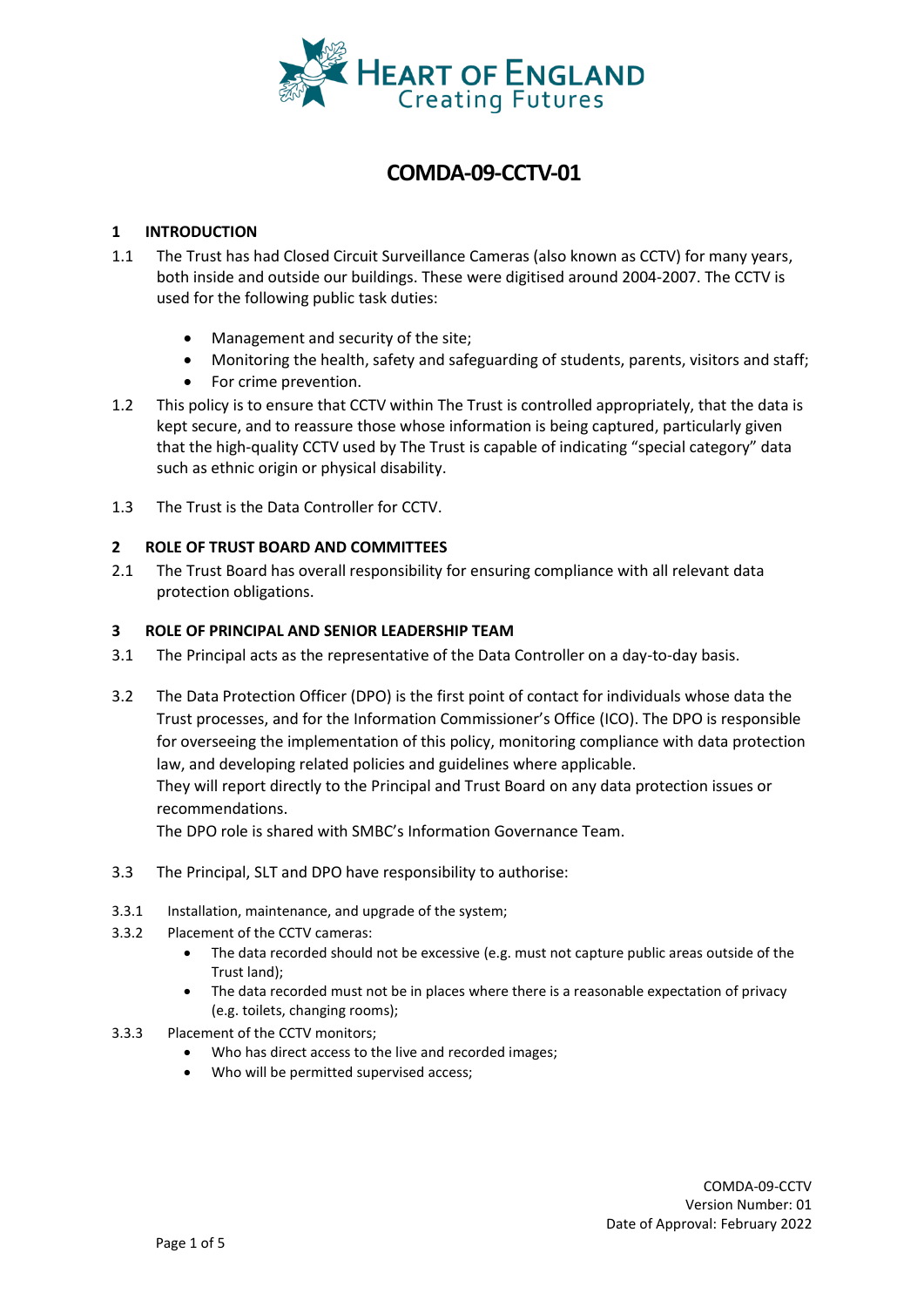

- 3.3.4 The following processes:
	- Keeping the live and recorded images secure from non-authorised people;
	- How to request supervised access to the live and recorded images and where/how to record this;
	- How, and under what circumstances, images can be used, or disclosed, for example, but not limited to:
		- o Disclosure to law enforcement agencies in order to assist with the prevention and/or detection of a crime;
		- o Evidence of a safeguarding issue;
		- o Evidence associated with disciplinary proceedings;
		- o Evidence associated with complaints.

#### **4 LEGAL CONSIDERATIONS**

- 4.1 CCTV and the use of the images recorded on it is governed by the following acts:
	- Data Protection Act (DPA) 2018;
	- General Data Protection Regulations (GDPR) 2018;
	- Protection of Freedoms Act (POFA) 2012;
	- Freedom of Information Act (FOIA) 2000;
	- Human Rights Act (HRA) 1998.
- 4.2 The Trust has a legal duty to comply with the relevant legislation and also with the CCTV Code of Practice (CCTVCoP) produced by the ICO and the Surveillance Camera Commissioner. This requires that:
	- o All authorised staffs are trained in their responsibilities under the CCTVCoP;
	- o aware of the restrictions in relation to access and disclosure of recorded images;
	- All staffs who process data have read this policy;
	- The policy is made public.

#### **5 STORING, RETENTION AND VIEWING OF LIVE AND RECORDED IMAGES**

- 5.1 Viewing must be kept private:
	- The footage must not be overlooked;
		- o Privacy screens must be used, if required;
	- Discussions relating to the footage must be kept private.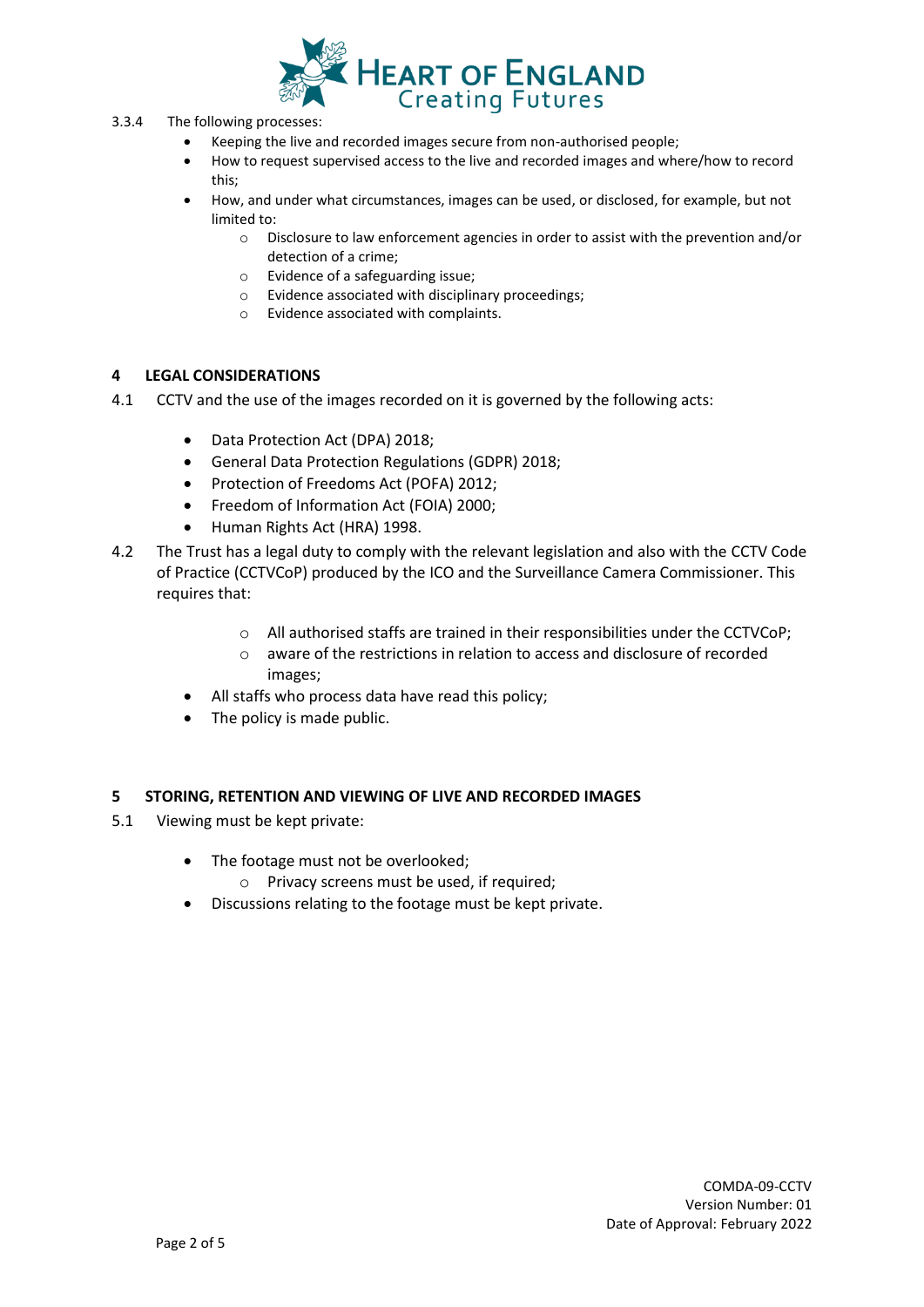

- 5.2 Viewings *which will disclose images to a third party* must be formally requested in advance of the viewing taking place, and must be requested and responded to before 14 days have elapsed. We are not allowed to charge for the provision of the data, unless it is manifestly unfounded or excessive. The request must be handled via the DPO.
- 5.2.1 The request must be in writing and must contain the following details:
	- Purpose of and/or reason for the search;
	- Requesting person;
	- Approximate start/end date and time of the event;
	- Location(s) of the event;
		- Relationship/responsibility to person/people in the recording:
			- $\circ$  If there is no relationship to the people in the footage this must be carefully managed to ensure that a Data Breach does not occur;
	- If it is a law-enforcement request the following protocols must be presented to the DPO:
		- o Be provided in writing, using the appropriate form (currently WA170);
			- o Signed by authorising officers;
			- $\circ$  Refer to the name and section of the legislation which entitles them to receive the information.
	- See the Procedure COMDA-P09-1-CCTV-Request to View-00
- 5.2.2 The outcome of the search must also be recorded by the DPO:
	- The outcome of the viewing/search (successful or not);
	- Who was present during the viewing;
	- Actual start/end date and time of the event;
	- Start date, time and duration of review;
	- Any other information.
- 5.3 Use with Behaviour and Complaints procedures:
- 5.3.1 This data may be used within the Trust's discipline and complaints procedures, as required;
- 5.3.2 This is subject to the usual confidentiality requirements of those procedures.
- 5.4 Routine footage must be kept for a maximum of 40 calendar days:
	- This is controlled by the CCTV system:
		- o The data is stored on local servers;
			- These are kept in a secured room;
			- They are accessible only via password-controlled systems;
		- $\circ$  The cameras are motion-triggered; each has its own storage area on the server;
		- $\circ$  Some areas of the school are busier than others. Different places in the school, different times and different days will give different volumes of data and hence will be retained for different lengths of time;
		- o The data may be overwritten within 14-21 days but may last 30-40.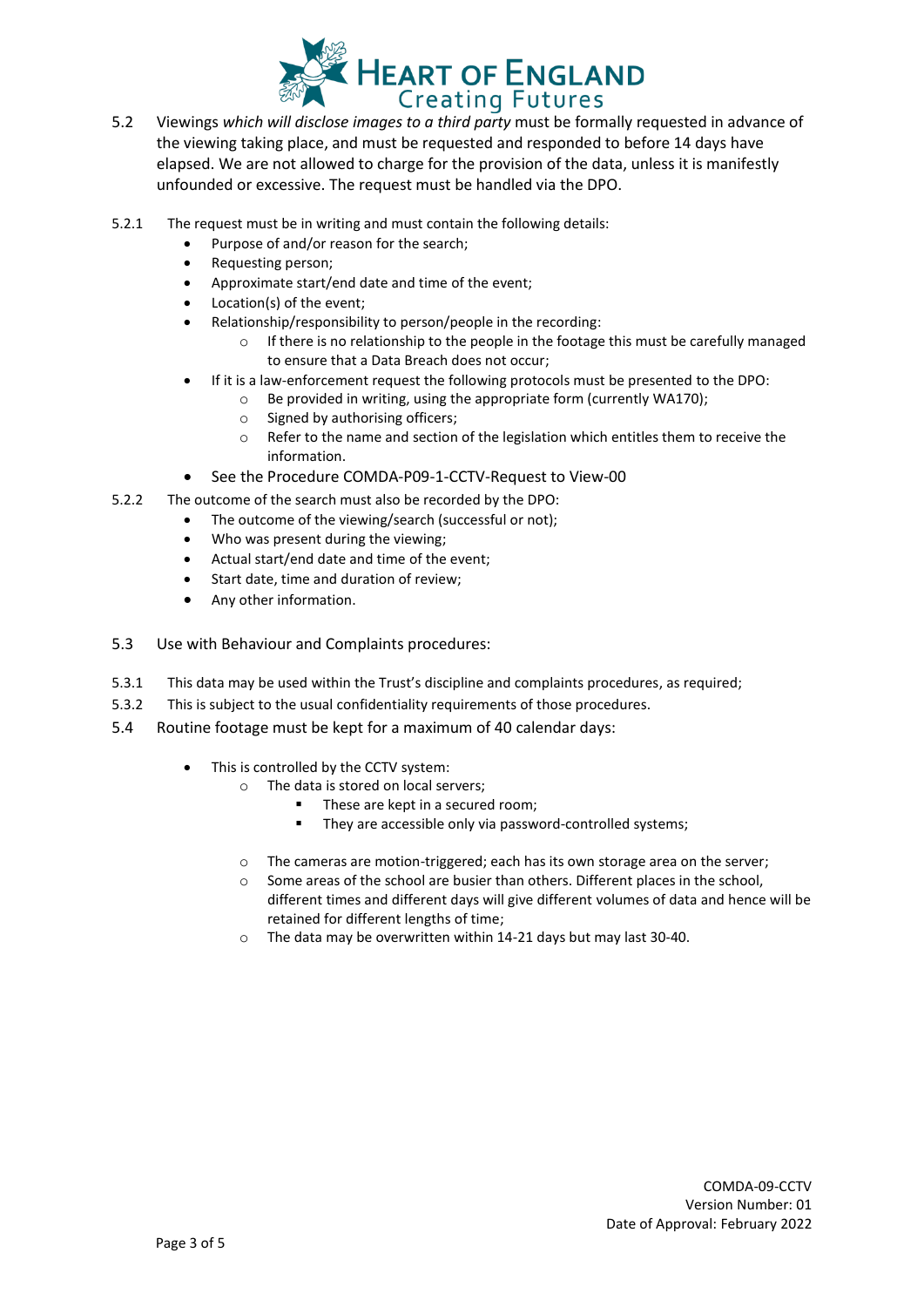

- 5.5 Incident footage under investigation must be downloaded in advance of deletion:
	- The quality of the images must be maintained;
	- A *copy* of the stored footage must be edited to obscure e.g. faces, identifying features if it needs to be disclosed to e.g. parents, so that a data breach does not occur;
	- If the data is to remain on the school site it must be kept in a secure area, which is only accessible to authorised personnel;
	- If the data is being transferred off-site it must be stored on an encrypted device or transferred online in encrypted format;
		- o The encryption password must be kept separately, and securely, from the encrypted data;
		- $\circ$  The encryption password must be transferred separately from the encrypted data.
	- When the action/investigation of the footage is complete, it, and all copies of it, must be permanently and securely deleted.

#### **6 CRIMINAL OFFENCES RECORDED ON CCTV**

- 6.1 Where a potential or alleged criminal or civil offence has taken place on The Trust's premises and has been recorded on the CCTV the data must not be released to any party other than the police. There is no duty to release the footage to:
	- The subject:
	- Their family;
	- Their friends.
- 6.2 The footage of the incident must be immediately downloaded to a secure area, waiting for a valid police request, at which point the data should be securely transferred.

#### **7 SIGNAGE**

- 7.1 Signage must be prominently displayed at entrances to the Trust's CCTV area to ensure that all people on site are clearly informed that:
	- CCTV footage is being recorded;
	- Who to contact should they wish to make an enquiry.

#### **8 AUTHORISATION OF STAFF, SPECIAL CIRCUMSTANCES**

- 8.1 Contractors who need to view the recordings must follow the same request procedure as outlined in 5.2. This clause excludes e.g. maintenance and enhancement of the system, which should, if possible, be completed during vacation, periods of closure.
- 8.2 If a lawful organisation makes a request for Covert monitoring, it must be requested with evidence of a Record of Information Processing (RIPA) request and passed onto the DPO for scrutiny. More information may be requested, as necessary to justify the request.

#### **9 MISCONDUCT**

9.1 Non-compliance with this policy constitutes misconduct and is a disciplinary offence.

Where misconduct is known the disciplinary procedure will apply.